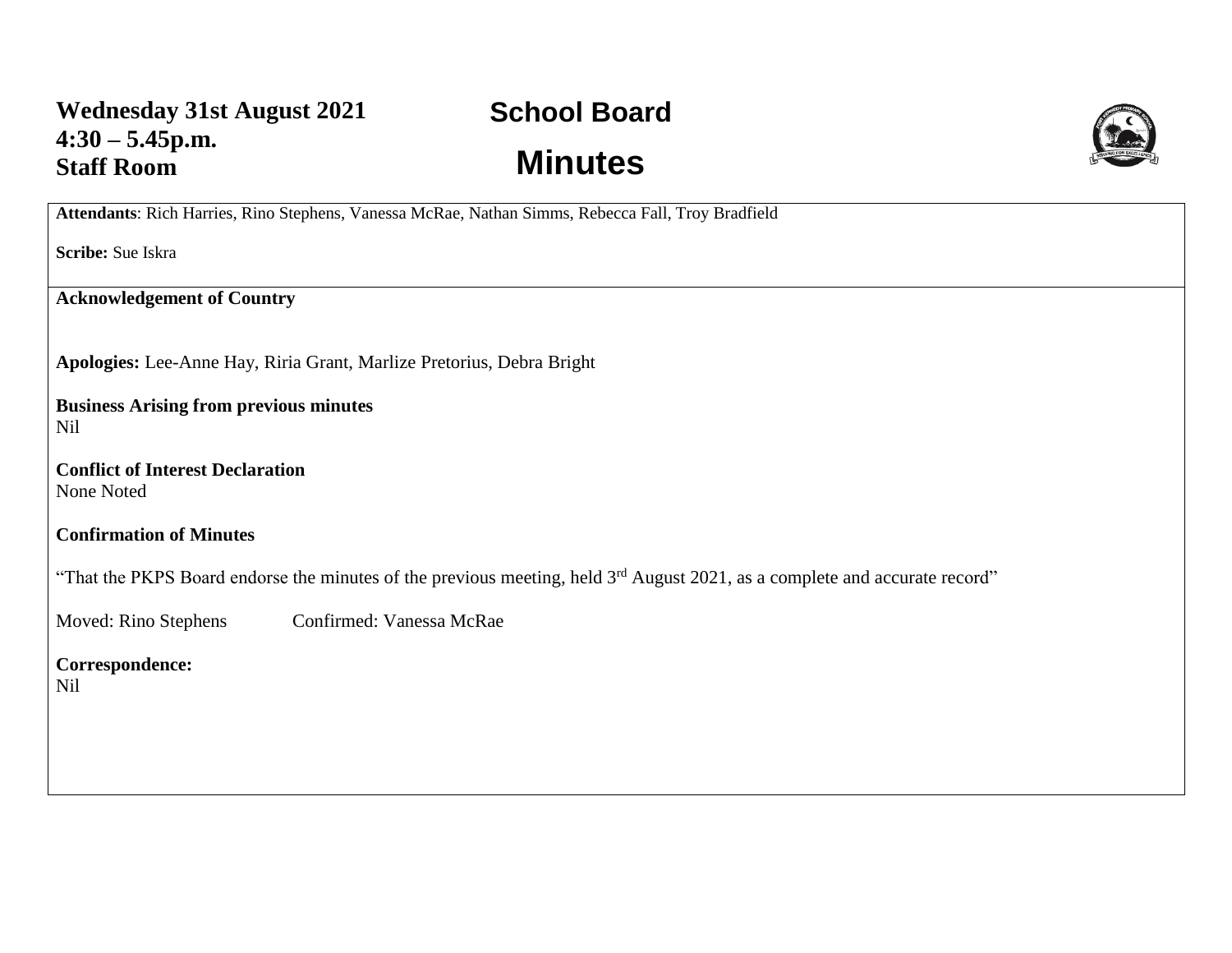| Item                           | Presenter | <b>Summary of Discussion</b>                                                                                                                                                                                                                                                                                                                                                                                                                                                                                                                                                                                                                                                                                                                                                                                                                                                                        | Actions |
|--------------------------------|-----------|-----------------------------------------------------------------------------------------------------------------------------------------------------------------------------------------------------------------------------------------------------------------------------------------------------------------------------------------------------------------------------------------------------------------------------------------------------------------------------------------------------------------------------------------------------------------------------------------------------------------------------------------------------------------------------------------------------------------------------------------------------------------------------------------------------------------------------------------------------------------------------------------------------|---------|
| 1. Finance Report              | Sue       | Voluntary Contributions - 31.84%<br>Comparison to same time last year $-16.13\%$<br>Confirmation Programmed will manage new playground design<br>and install. Meeting set for design consultation with myself and<br>other parties.<br>Confirmation \$25K Science room upgrade to take place in the next<br>12 months. No start date provided as yet.<br>Great increase to voluntary contribution uptake. Idea to use visual<br>such as thermometer to track and display.                                                                                                                                                                                                                                                                                                                                                                                                                           |         |
| <b>Principals Report</b><br>2. | Nathan    | <b>Kindy 2022</b><br>Places are full and waiting list<br>Overflow – Nathan will contact other schools in cell and discuss.<br>We could possible take overflow and create a third kindy class.<br>Total projected number $2022 - 384$<br><b>Staffing</b><br>Acting Deputy Principal – Process complete but in Breach<br>Period until Thursday<br>Teaching Staff - Planning for consistency for 2022 with<br>current fixed term teachers rolling over<br><b>Open Night</b><br>Same format as last time.<br>Passports for students to collect stamps on the way around.<br>Musica Viva concert<br><b>Schools Plus update</b><br>Grant received for the Teach Well Program - Improving<br>teacher practice. 5 teachers semester 1, 3 teachers semester<br>6 <sup>th</sup> Month review with mentor. He was very happy that we<br>$\bullet$<br>have maintained the initiative with the changeover in the |         |